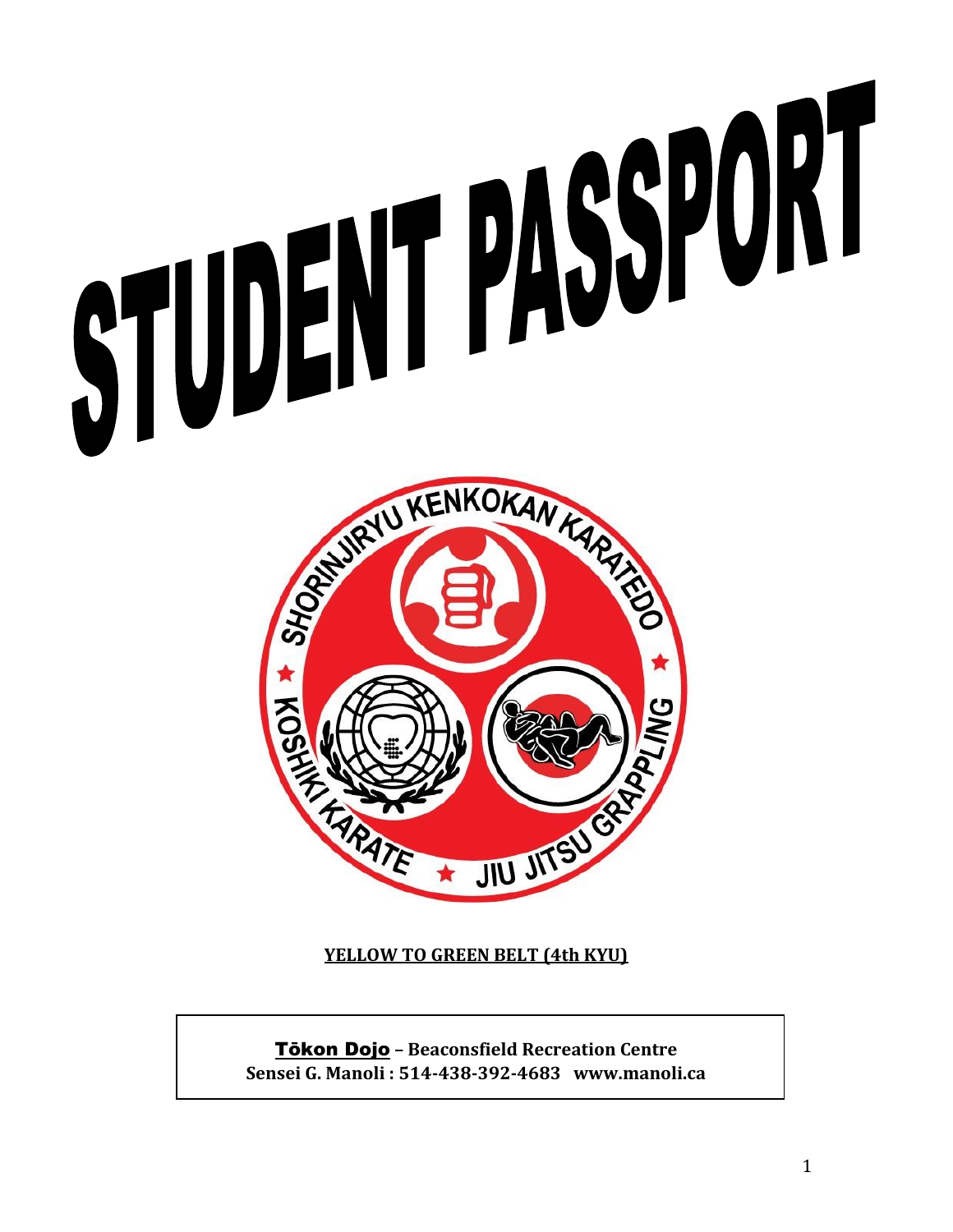| IDENTITY / IDENTITÉ & PHOTO               |  |  |  |  |  |  |
|-------------------------------------------|--|--|--|--|--|--|
|                                           |  |  |  |  |  |  |
| Family name/Nom:<br>Given Name / Prénom : |  |  |  |  |  |  |
|                                           |  |  |  |  |  |  |

## **TRAINING LOCATION / LIEU D'ENTRAINEMENT**

| Chief instructor / Instructeur chef :                                            |  |
|----------------------------------------------------------------------------------|--|
| Instructor's level / Niveau de l'instructeur : _________________________________ |  |

IRYU KENKOKAN KA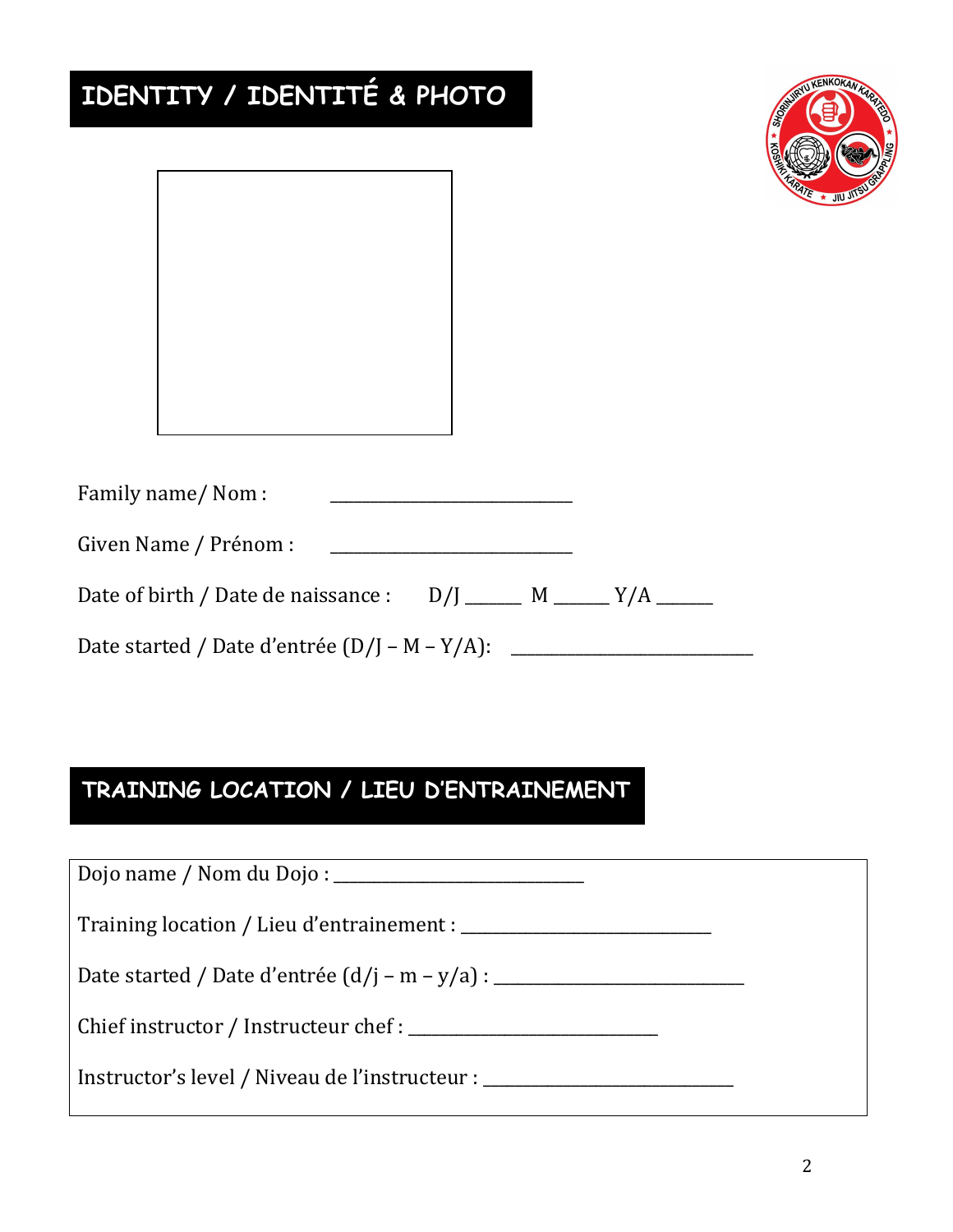## **COMPETITIONS, WORKSHOPS, CAMPS, VOLUNTEER WORK… COMPÉTITIONS, ATELIERS, CAMPS, BÉNÉVOLATS…**

| TYPE OF EVENT<br><b>DÉSCRIPTION</b> | <b>DATE</b><br>$D - M - Y$ | <b>LOCATION</b><br><b>LIEU</b> | <b>RESULTS</b><br><b>RÉSULTATS</b> |
|-------------------------------------|----------------------------|--------------------------------|------------------------------------|
|                                     |                            |                                |                                    |
|                                     |                            |                                |                                    |
|                                     |                            |                                |                                    |
|                                     |                            |                                |                                    |
|                                     |                            |                                |                                    |
|                                     |                            |                                |                                    |
|                                     |                            |                                |                                    |
|                                     |                            |                                |                                    |
|                                     |                            |                                |                                    |
|                                     |                            |                                |                                    |
|                                     |                            |                                |                                    |
|                                     |                            |                                |                                    |
|                                     |                            |                                |                                    |
|                                     |                            |                                |                                    |
|                                     |                            |                                |                                    |
|                                     |                            |                                |                                    |
|                                     |                            |                                |                                    |
|                                     |                            |                                |                                    |
|                                     |                            |                                |                                    |
|                                     |                            |                                |                                    |
|                                     |                            |                                |                                    |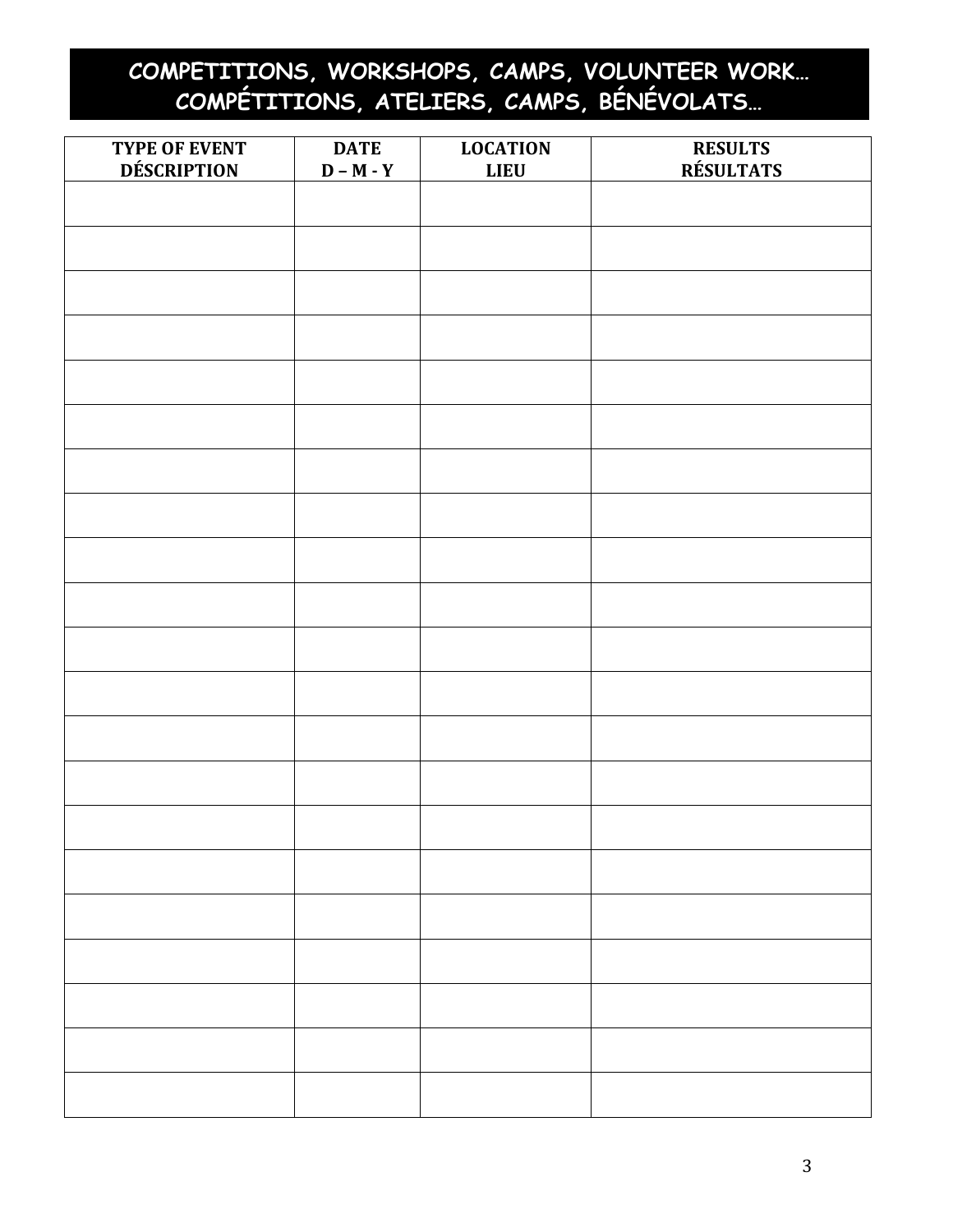## **COMPETITIONS, WORKSHOPS, CAMPS, VOLUNTEER WORK… COMPÉTITIONS, ATELIERS, CAMPS, BÉNÉVOLATS…**

| TYPE OF EVENT<br><b>DÉSCRIPTION</b> | <b>DATE</b><br>$D - M - Y$ | <b>LOCATION</b><br><b>LIEU</b> | <b>RESULTS</b><br><b>RÉSULTATS</b> |
|-------------------------------------|----------------------------|--------------------------------|------------------------------------|
|                                     |                            |                                |                                    |
|                                     |                            |                                |                                    |
|                                     |                            |                                |                                    |
|                                     |                            |                                |                                    |
|                                     |                            |                                |                                    |
|                                     |                            |                                |                                    |
|                                     |                            |                                |                                    |
|                                     |                            |                                |                                    |
|                                     |                            |                                |                                    |
|                                     |                            |                                |                                    |
|                                     |                            |                                |                                    |
|                                     |                            |                                |                                    |
|                                     |                            |                                |                                    |
|                                     |                            |                                |                                    |
|                                     |                            |                                |                                    |
|                                     |                            |                                |                                    |
|                                     |                            |                                |                                    |
|                                     |                            |                                |                                    |
|                                     |                            |                                |                                    |
|                                     |                            |                                |                                    |
|                                     |                            |                                |                                    |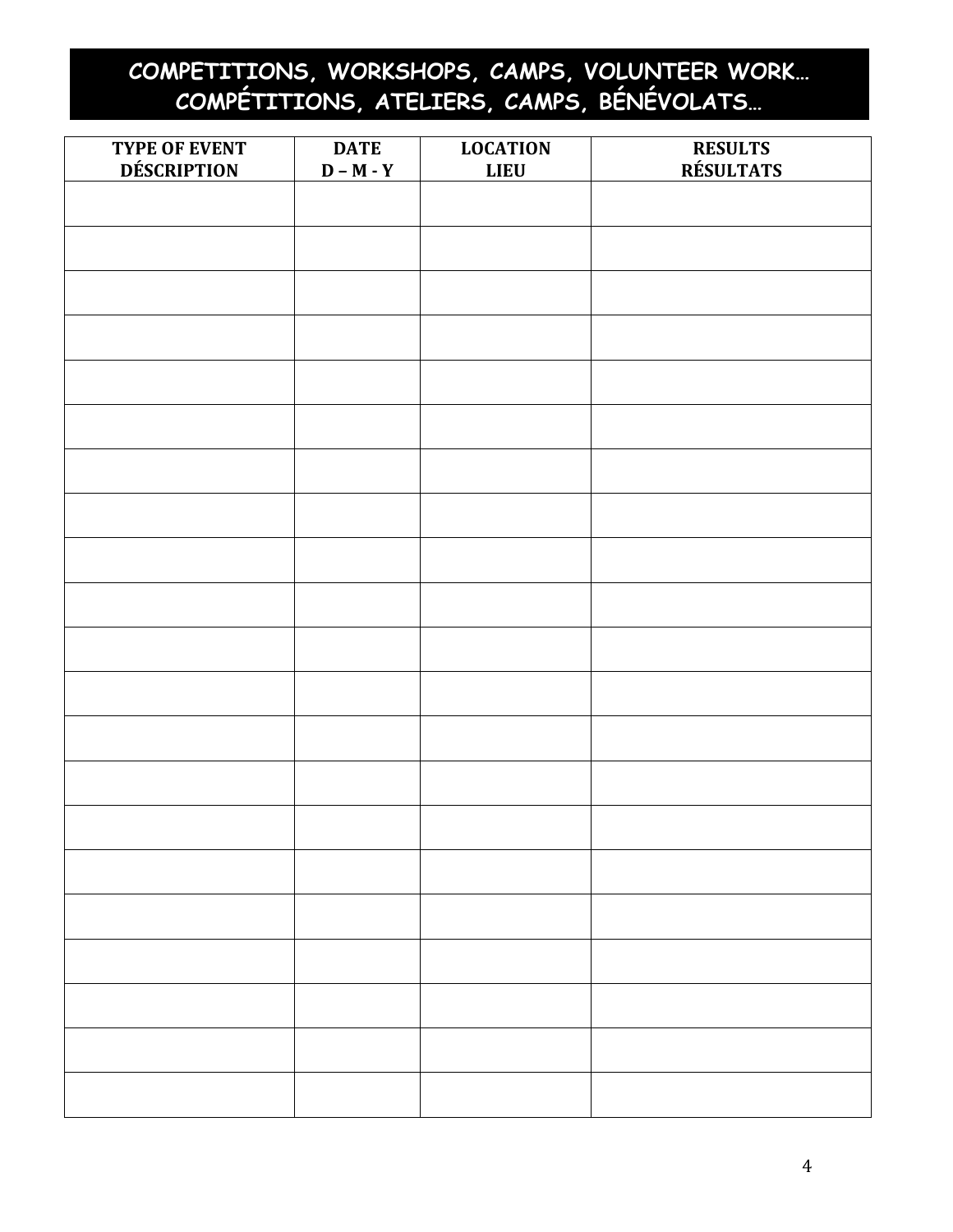## **YELLOW BELT 6th KYU EVALUATION**

| <b>STUDENT NAME</b>                                                                                                     |                     |                                                           |  | <b>LOCATION</b><br><b>DATE</b>                      |                    |                              |                                |
|-------------------------------------------------------------------------------------------------------------------------|---------------------|-----------------------------------------------------------|--|-----------------------------------------------------|--------------------|------------------------------|--------------------------------|
| <b>EXAMINER</b>                                                                                                         |                     |                                                           |  | <b>RANK</b>                                         |                    | <b>CERTIFICATE #: YL6BRC</b> |                                |
| <b>ATTITUDE IN/OUT OF CLASS:</b><br>$\Box$ Punctual; Respectful; Listens; Helps others; Determined; Disciplined         |                     |                                                           |  |                                                     |                    |                              |                                |
| <b>CHILDREN PHYSICAL REQUIREMENTS</b>                                                                                   |                     |                                                           |  | <b>COMPLETED</b>                                    | <b>NEEDS WORK</b>  |                              |                                |
| <b>Arms: 20 Regular push ups</b>                                                                                        |                     | <b>Abdominals: 30 Scissor kicks</b>                       |  |                                                     |                    |                              | Legs: 35 Step ups on bench     |
| 5 Hands together/feet apart                                                                                             |                     | 30 Sit ups, cross punch                                   |  |                                                     |                    |                              | 25 Calf raises partner on back |
| 20 Hands apart/feet apart                                                                                               |                     | 30 Elbow to opposite knee                                 |  |                                                     |                    |                              | 25 1/4 squats, partner on back |
| TEEN & ADULT PHYSICAL REQUIREMENTS                                                                                      |                     |                                                           |  | <b>COMPLETED</b><br>ΙI                              | $\blacksquare$     | <b>NEEDS WORK</b>            |                                |
| Arms: 20 Knuckle push ups                                                                                               |                     | <b>Abdominals: 50 Flutter kicks</b>                       |  |                                                     |                    |                              | Legs: 50 Step ups on bench     |
| 10 Hands together, feet apart                                                                                           |                     | 50 Sit ups, arms across chest                             |  |                                                     |                    |                              | 40 Calf raises partner on back |
| 10 Row boats (5 on finger tips)                                                                                         |                     | 50 Elbow to opposite knee                                 |  |                                                     |                    |                              | 40 1/4 Squats, partner on back |
| THEORETICAL KNOWLEDGE $\Box$                                                                                            |                     |                                                           |  | TOURNAMENT PARTICIPATION: Koshiki $\Box$            |                    |                              | Jiu-Jitsu $\Box$               |
| <b>KENKOKAN BASICS</b>                                                                                                  |                     | WELL DONE $\Box$                                          |  | NEEDS WORK $\Box$ (Place an 'X' on what needs work) |                    |                              |                                |
| $\Box$ Natural stance                                                                                                   |                     | □ Closed & Open stance                                    |  | $\Box$ Walking form: Fr. & B                        |                    |                              | $\Box$ Turning form            |
| $\Box$ Punch form #1 - 3                                                                                                |                     | $\Box$ Front/back stance                                  |  | $\Box$ Cat stance                                   |                    |                              | $\Box$ Cat step – F/B          |
| $\Box$ Zigzag cat step                                                                                                  |                     | $\Box$ Kicking form #1 - 3                                |  | $\Box$ Front chop<br>$\Box$ Back chop               |                    |                              |                                |
| $\Box$ Elbow strike                                                                                                     |                     | $\Box$ Round kick: F & B leg                              |  | $\Box$ Side kick<br>$\Box$ Escapes: #1 - 3          |                    |                              |                                |
| $\Box$ Back round kick                                                                                                  |                     | $\Box$ Double hammer                                      |  | $\Box$ Knee kick #1 - 3                             |                    |                              | $\Box$ Combo & Tic-toc on Bogu |
| <b>BREAK FALL</b>                                                                                                       |                     | $\Box$ Side $\Box$ Back $\Box$ Push up position, roll, BF |  |                                                     | <b>SHRIMP MOVE</b> |                              | $\Box$ Front $\Box$ Back       |
| <b>KATA COMMENT</b><br><b>KATA</b><br>WELL DONE $\Box$<br><b>NEEDS WORK</b>                                             |                     |                                                           |  |                                                     |                    |                              |                                |
| Naihanchin (R) – Child $\Box$                                                                                           |                     |                                                           |  |                                                     |                    |                              |                                |
| Naihanchin (L) $\Box$                                                                                                   |                     |                                                           |  |                                                     |                    |                              |                                |
| <b>KUMITE</b><br><b>KUMITE COMMENT</b><br>WELL DONE $\Box$<br>NEEDS WORK $\Box$                                         |                     |                                                           |  |                                                     |                    |                              |                                |
| Gohono Ichi (0) $\Box$                                                                                                  |                     |                                                           |  |                                                     |                    |                              |                                |
| Gohono Ichi (D) $\square$                                                                                               |                     |                                                           |  |                                                     |                    |                              |                                |
| Gohono Ni $(0)$                                                                                                         |                     |                                                           |  |                                                     |                    |                              |                                |
| Gohono Ni (D) $\Box$                                                                                                    |                     |                                                           |  |                                                     |                    |                              |                                |
| <b>JIU-JITSU STANDARDS</b><br>WELL DONE $\Box$ LESS STRENGTH, MORE LEVERAGE $\Box$<br>NEEDS WORK $\square$              |                     |                                                           |  |                                                     |                    |                              |                                |
| <b>CHILDREN:</b>                                                                                                        | $\Box$ Spider hands | Shark bite                                                |  | $\Box$ Bulldozer                                    | $\sqcup$           | Crazy horse                  | $\Box$ Duck/Shoot              |
| $\Box$ Base battle                                                                                                      | $\Box$ Sneaky hand  | $\Box$ Croc control                                       |  | $\Box$ Snake bite                                   | $\Box$ Crazy leg   |                              | $\exists$ Guard monster        |
| TEENS+:<br>Trap & Roll: Standard var.<br>$\Box$ Trap & Roll: Head lock var.<br>$\Box$ Trap & Roll: Punch block var.     |                     |                                                           |  |                                                     |                    |                              |                                |
| Remove hooks; Anchor/base<br>$\Box$ L & H swim<br>$\Box$ Americana L: Stand. Var.<br>$\Box$ Straight arm L: Stand. Var. |                     |                                                           |  |                                                     |                    |                              |                                |
| KOSHIKI & JIU-JITSU FIGHTING<br>WELL DONE $\Box$<br>NEEDS WORK $\square$                                                |                     |                                                           |  |                                                     |                    |                              |                                |
| JIU-JITSU FIGHTS (2) $\Box$<br>KOSHIKI FIGHTS WITH BOGU & MEN $(2)$                                                     |                     |                                                           |  |                                                     |                    |                              |                                |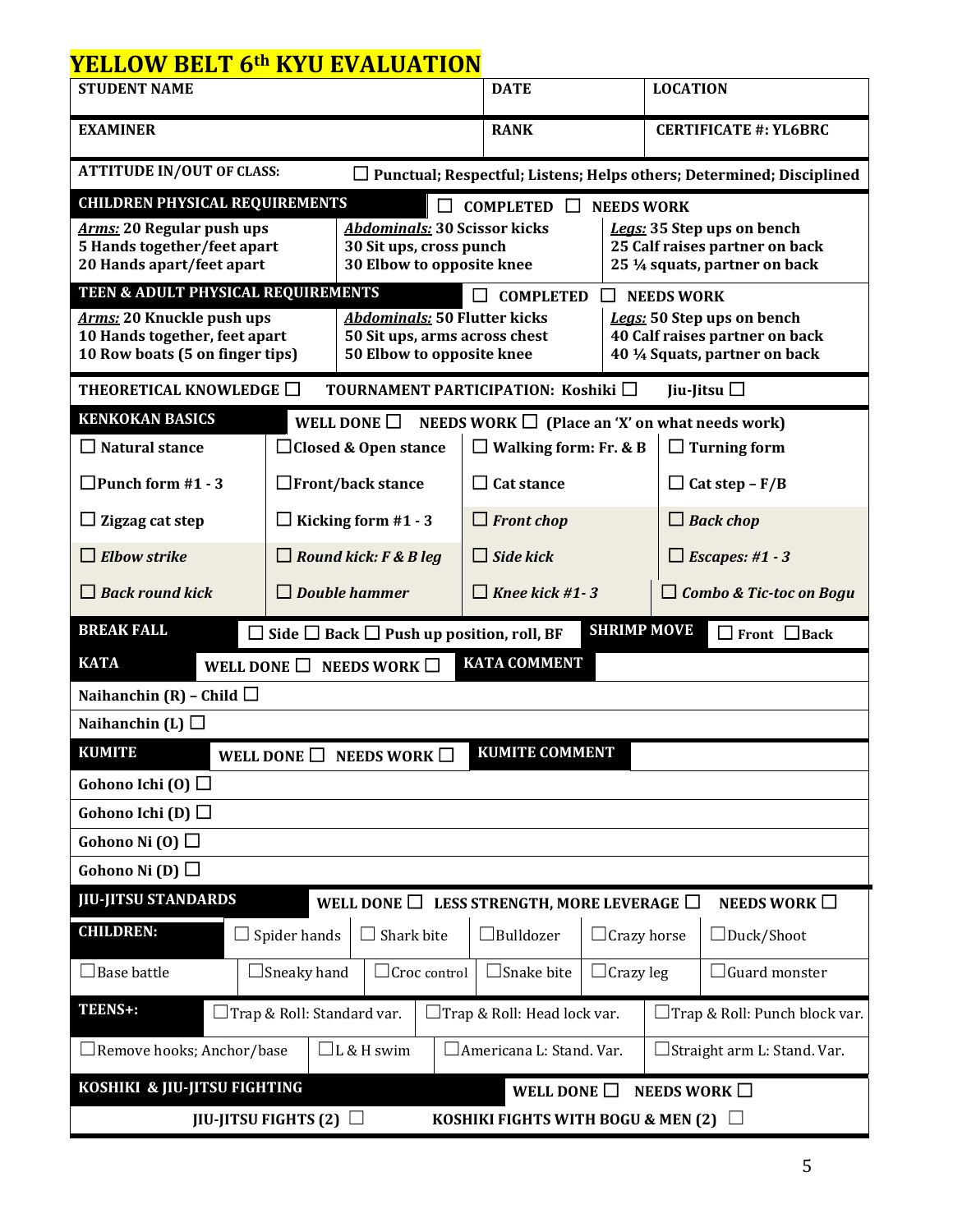| <b>ORANGE BELT 5th KYU EVALUATION</b>                                                                                         |                                                                          |                                                     |                                |                                                                             |  |  |  |
|-------------------------------------------------------------------------------------------------------------------------------|--------------------------------------------------------------------------|-----------------------------------------------------|--------------------------------|-----------------------------------------------------------------------------|--|--|--|
| <b>STUDENT NAME</b>                                                                                                           | <b>DATE</b>                                                              |                                                     | <b>LOCATION</b>                |                                                                             |  |  |  |
| <b>EXAMINER</b>                                                                                                               |                                                                          | <b>RANK</b>                                         |                                | <b>CERTIFICATE #: OR5BRC</b>                                                |  |  |  |
| <b>ATTITUDE IN/OUT OF CLASS:</b>                                                                                              |                                                                          |                                                     |                                | $\Box$ Punctual; Respectful; Listens; Helps others; Determined; Disciplined |  |  |  |
| <b>CHILDREN PHYSICAL REQUIREMENTS</b>                                                                                         |                                                                          | $\Box$ COMPLETED<br>$\Box$                          | <b>NEEDS WORK</b>              |                                                                             |  |  |  |
| Arms: 20 regular push ups                                                                                                     | <b>Abdominals: 50 scissor kicks</b>                                      |                                                     | Legs: 40 step ups on bench     |                                                                             |  |  |  |
| 5 hands together/feet apart                                                                                                   | 45 sit ups, cross punch                                                  |                                                     | 30 calf raises partner on back |                                                                             |  |  |  |
| 10 row boats                                                                                                                  | 45 elbow to opposite knee                                                |                                                     | 30 1/4 squats, partner on back |                                                                             |  |  |  |
| TEEN & ADULT PHYSICAL REQUIREMENTS                                                                                            |                                                                          | <b>COMPLETED</b>                                    |                                | <b>NEEDS WORK</b>                                                           |  |  |  |
| Arms: 25 knuckle push ups<br>10 hands together, feet apart                                                                    | <b>Abdominals: 60 flutter kicks</b><br>55 sit ups, arms across chest     |                                                     |                                | Legs: 60 step ups on bench<br>45 calf raises partner on back                |  |  |  |
| 10 clapping push ups                                                                                                          | 60 elbow to opposite knee                                                |                                                     |                                | 45 1/4 squats, partner on back                                              |  |  |  |
| THEORETICAL KNOWLEDGE $\Box$                                                                                                  |                                                                          | TOURNAMENT PARTICIPATION: Koshiki $\Box$            |                                | Jiu-Jitsu $\Box$                                                            |  |  |  |
| <b>KENKOKAN BASICS</b>                                                                                                        | WELL DONE $\Box$                                                         | NEEDS WORK $\Box$ (Place an 'X' on what needs work) |                                |                                                                             |  |  |  |
| $\Box$ Natural stance                                                                                                         | $\Box$ Closed & Open stance                                              |                                                     | <b>Walking form: F/B</b>       | $\Box$ Turning form                                                         |  |  |  |
| $\Box$ Punch form #1 - 3                                                                                                      | $\Box$ Front/back stance                                                 | $\Box$ Cat stance                                   |                                | Cat step: $F/B$                                                             |  |  |  |
| $\Box$ Zigzag cat step                                                                                                        |                                                                          | $\Box$ Kicking form #1 - 3<br>$\Box$ Front chop     |                                |                                                                             |  |  |  |
| $\Box$ Elbow strike                                                                                                           | $\Box$ Knee kick #1 - 3                                                  |                                                     | $\Box$ Round kick: Fr. & B leg | $\Box$ Side kick                                                            |  |  |  |
| $\Box$ Back round kick                                                                                                        | $\Box$ Double hammer<br>$\Box$ Escapes: #1 - 5                           |                                                     |                                | $\square$ Jump Fr. Kick                                                     |  |  |  |
|                                                                                                                               | SIDE TO SIDE - STRIKING TECHNIQUES<br>WELL DONE $\Box$ NEEDS WORK $\Box$ |                                                     |                                |                                                                             |  |  |  |
| $\Box$ Front chop                                                                                                             | $\sf{I}$ Elbow strike                                                    | $\Box$ Round kick                                   | $\Box$ Back R. Kick            | $\Box$ Side kick                                                            |  |  |  |
| <b>KATA</b><br><b>KATA COMMENT</b><br>WELL DONE $\Box$<br>NEEDS WORK $\square$                                                |                                                                          |                                                     |                                |                                                                             |  |  |  |
| Naihanchin (Child 1 side, Teens+: both sides) $\Box$                                                                          |                                                                          |                                                     |                                |                                                                             |  |  |  |
| Nijushiho (R) – Child $\Box$                                                                                                  |                                                                          |                                                     |                                |                                                                             |  |  |  |
| Nijushiho (L) $\Box$                                                                                                          |                                                                          |                                                     |                                |                                                                             |  |  |  |
| <b>KUMITE</b>                                                                                                                 | WELL DONE $\Box$ NEEDS WORK $\Box$                                       | <b>KUMITE COMMENT</b>                               |                                |                                                                             |  |  |  |
| Gohono Ichi $\Box$ Gohono Ni $\Box$                                                                                           |                                                                          |                                                     |                                |                                                                             |  |  |  |
| Gohono San (0) $\Box$                                                                                                         |                                                                          |                                                     |                                |                                                                             |  |  |  |
| Gohono San (D) $\Box$                                                                                                         |                                                                          |                                                     |                                |                                                                             |  |  |  |
| Renshu Ichi (0) $\Box$                                                                                                        |                                                                          |                                                     |                                |                                                                             |  |  |  |
| Renshu Ichi (D) $\Box$                                                                                                        |                                                                          |                                                     |                                |                                                                             |  |  |  |
| <b>ROLL &amp; BREAK FALL</b>                                                                                                  | $\Box$ Forward<br>$\Box$ Backward                                        | $\Box$ Aikido roll                                  | □Roll 个→                       | $\Box$ Cartwheel                                                            |  |  |  |
| <b>JIU-JITSU STANDARDS</b>                                                                                                    | WELL DONE $\Box$ LESS STRENGTH, MORE LEVERAGE $\Box$                     |                                                     |                                | NEEDS WORK $\square$                                                        |  |  |  |
| □Take back: Mod. 'S' position □ Loose back: Remount technique<br>$\Box$ Straight arm lock: Side 'S' variation                 |                                                                          |                                                     |                                |                                                                             |  |  |  |
| Elbow/knee escapes: $\Box$ Standard variation<br>$\Box$ Fish hook<br>$\Box$ Heel drag<br>$\Box$ Americana: Neck hug variation |                                                                          |                                                     |                                |                                                                             |  |  |  |
| <b>BOGU TRAINING, KOSHIKI &amp; JIU-JITSU FIGHTING</b><br>WELL DONE $\Box$<br>NEEDS WORK $\square$                            |                                                                          |                                                     |                                |                                                                             |  |  |  |
| JIU-JITSU FIGHTS (2) $\Box$<br>KOSHIKI FIGHTS WITH BOGU & MEN (2) $\Box$                                                      |                                                                          |                                                     |                                |                                                                             |  |  |  |